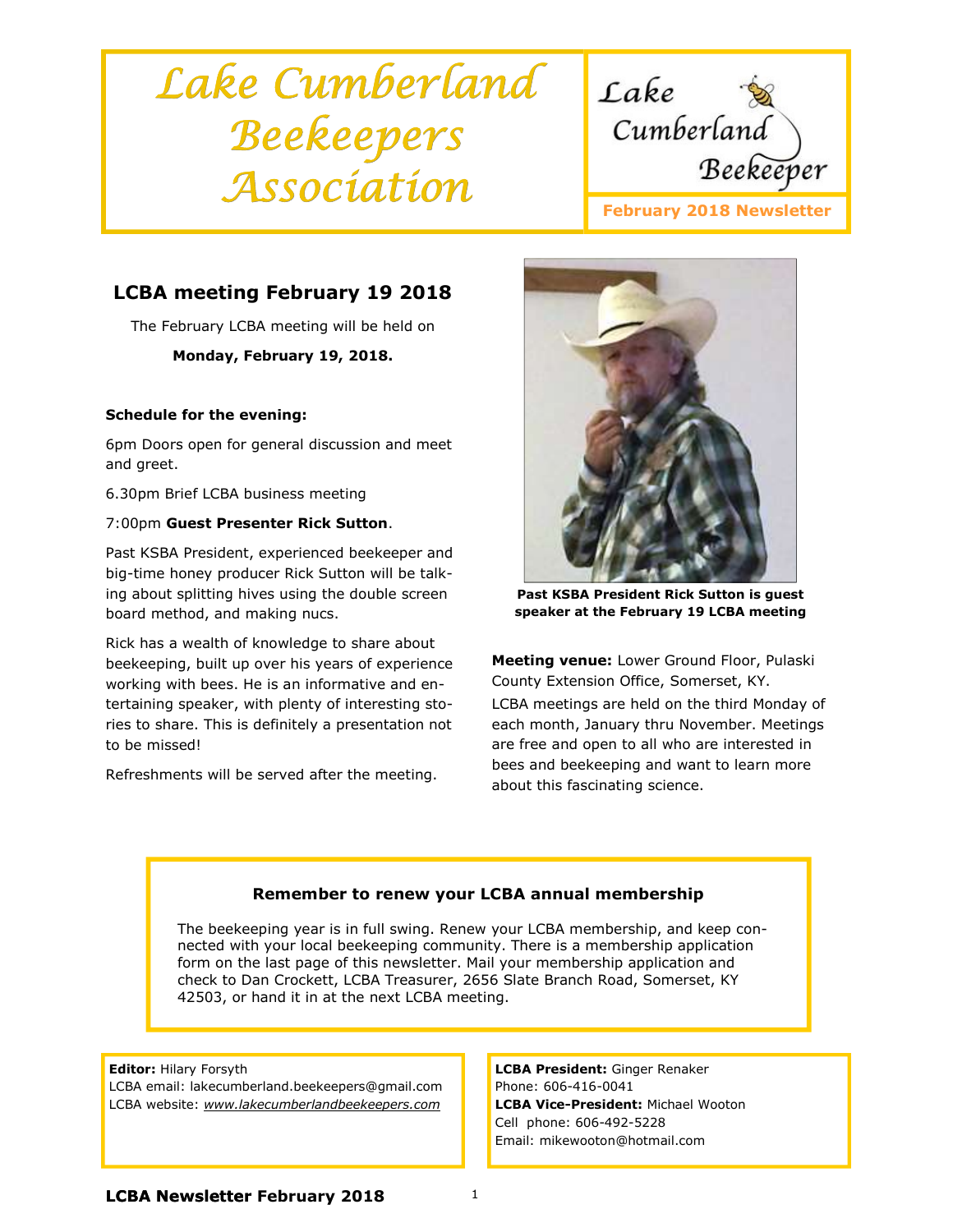## February Hive Maintenance Notes from Dr. Tammy Horn Potter

In her introductory notes to the February 2018 edition of "Beelines", the monthly KSBA Newsletter, KY State Apiarist Dr. Tammy Horn Potter has some timely information to share with us beekeepers:

"Also, a reminder for those beekeepers preparing to make splits or to reduce swarming (or both), consider **adding** a super of frames with **drawn** wax foundation around Feb. 14 (Valentine's Day), if the weather permits. Doing so will allow honey bees room to expand up and out, and theoretically, reduce their (i.e., honey bees') perception that they are running out of room.

Similarly, some beekeepers go ahead and "reverse" their hives by the end of February, for much the same reason and weather permitting. The "reversal process" is simply taking the empty bottom super (or "deep") and placing it on top of the top super (or "deep"). Close the hive by putting the inner cover and lid in place.

The point is this: as the days lengthen, flowering plants and trees respond by making more pollen. Worker bees bring in the pollen. The increased amount of pollen inside the hive is a

"trigger" for honey bee queen to begin laying eggs. Spring buildup is still three-four weeks away, but last year 2017, KY had a mild January and February. Consequently, many hives had a lot of brood by the end of February, and the first swarm "call" recorded in my office was March 4, 2017.

Our winter has been a roller-coaster ride with temps in the high 60sF and conversely, well below zero F for extended time. When the weather permits, check to see that the bees still have honey, that the entrances are still reduced so mice cannot inhabit the hive, and slightly tip the hives so that any moisture that has accumulated inside the hive can drain out.

No one can predict the KY weather in February, so monitor those hives. We are not out of the woods. "

Many thanks to Dr. Horn Potter for sharing this important information.

"Beelines" is available online at http:// www.kyagr.com/statevet/documents/BEELINES-FEBRUARY-2018.pdf

#### Mike's Ramblings—A note from Mike Wooton, LCBA Vice President

#### GETTING READY FOR MARCH

HELLO TO ALL BEEKEEPERS,

February is here and our bees are starting to stir when the temperature gets to the 50sF and 60sF. Cleansing flights are the norm. Bees can eat up to 2lbs per day when temperatures start to warm up. The Queens are ready to start laying. Be sure hives have enough food to get them into pollen and nectar flow. We need to start our planning for the year. How are we going to assist our bees for the best honey sales and profiting from our bees?

Check closely to see if the Queen is laying a good pattern. If not, re-queen or combine weak hives. Make sure food is adequate. With the early blooming trees and flowers, the bees will be more active.

January 15, 2018 The Club met and discussed ideas for coming year. We had a fair turnout, with everyone excited about the upcoming season.

The LCBA planning committee met on Saturday January 27, 2018 to plan the agenda for the new year. For the February meeting, experienced beekeeper and past president of KSBA Rick Sutton is our featured speaker. Rick will be discussing making splits and nucs.

#### Be sure to attend the February meeting for lots of good information.

On a private note, I resolve to keep better records this year so I can have an idea of what I am doing right or wrong. I lost a hive last fall because of failure to keep a close watch.

Happy Beekeeping

Mike Wooton Vice President Lake Cumberland Beekeepers Association Mikewooton@hotmail.com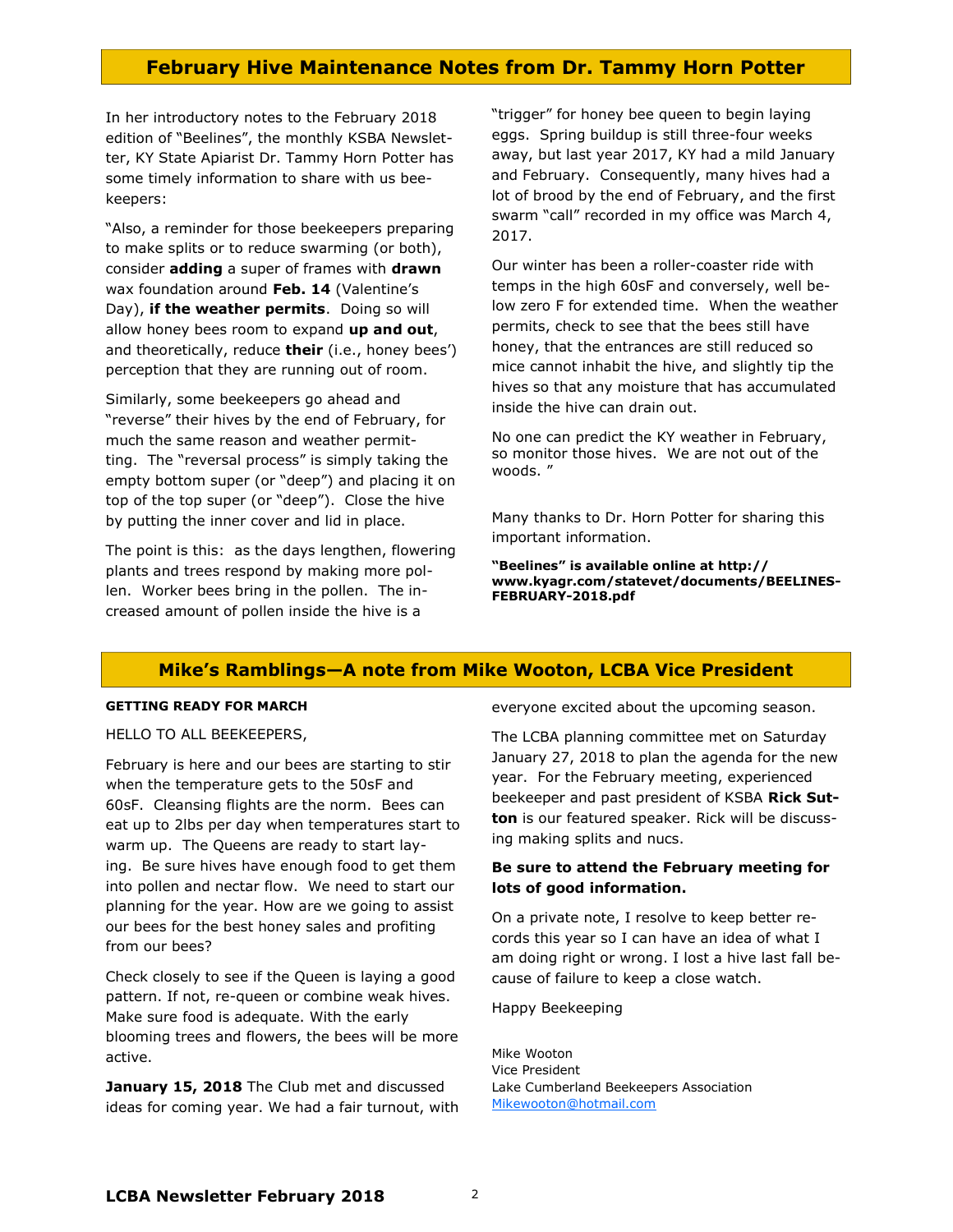# Casey County Bees

#### Signs of activity in the hives

At last there has been a break from the freezing temperatures of January, and on warmer days the bees have been able to move about inside their hives a bit more. Evidence of this activity is the collection of dead bees outside each hive: it has been warm enough for the bees to carry out their dead, but not warm enough for them to carry the corpses too far away.

#### Inspection Board story board

On checking the inspection boards early in February, wax cappings from last year's honey frames indicate that the bees have been able to get up into their honey stores. Even better news: in the middle of February, paler wax cappings on the inspection boards are evidence of newly emerging brood. The queens were obviously laying eggs again by mid-January after the December break, and from now on the brood cycle will really pick up speed.

#### Bees take to the air

Even with temperatures hovering at 40F, on a calm, sunny day a few bees venture out of their hives, their wings producing a higher-pitched buzz as the bees work hard to get airborne. As the temperatures reach into the 50sF, more bees emerge from the hive entrances, crawl up the front of the brood box and take to the air.

With more brood coming on line, the worker bees are stimulated to search out pollen and nectar sources. Skunk cabbage growing down in the wetlands will be the earliest source of pollen and nectar. In sheltered areas, henbit is starting to flower, and the bees will soon be collecting the red pollen from these plants. By early March, the first of the maples will start flowering, and then it's all systems go. The spring peeper chorus emanating from our woods on these warmer days is not the only sign that spring is here!

- Hilary Forsyth

# KY State Apiarist to speak on February 15, 2018

Dr. Tammy Horn Potter will give a presentation about the new KDA Pollinator Protection App for Beekeepers and pesticide applicators. See details in the flyer at right.

Date: Thursday, February 15, 2018

Venue: Taylor County Extension Office.



For more information please contact the Taylor County Extension Office at (270)465-4511.

color, age, sex, religion, LEXINGTON, KY 40546